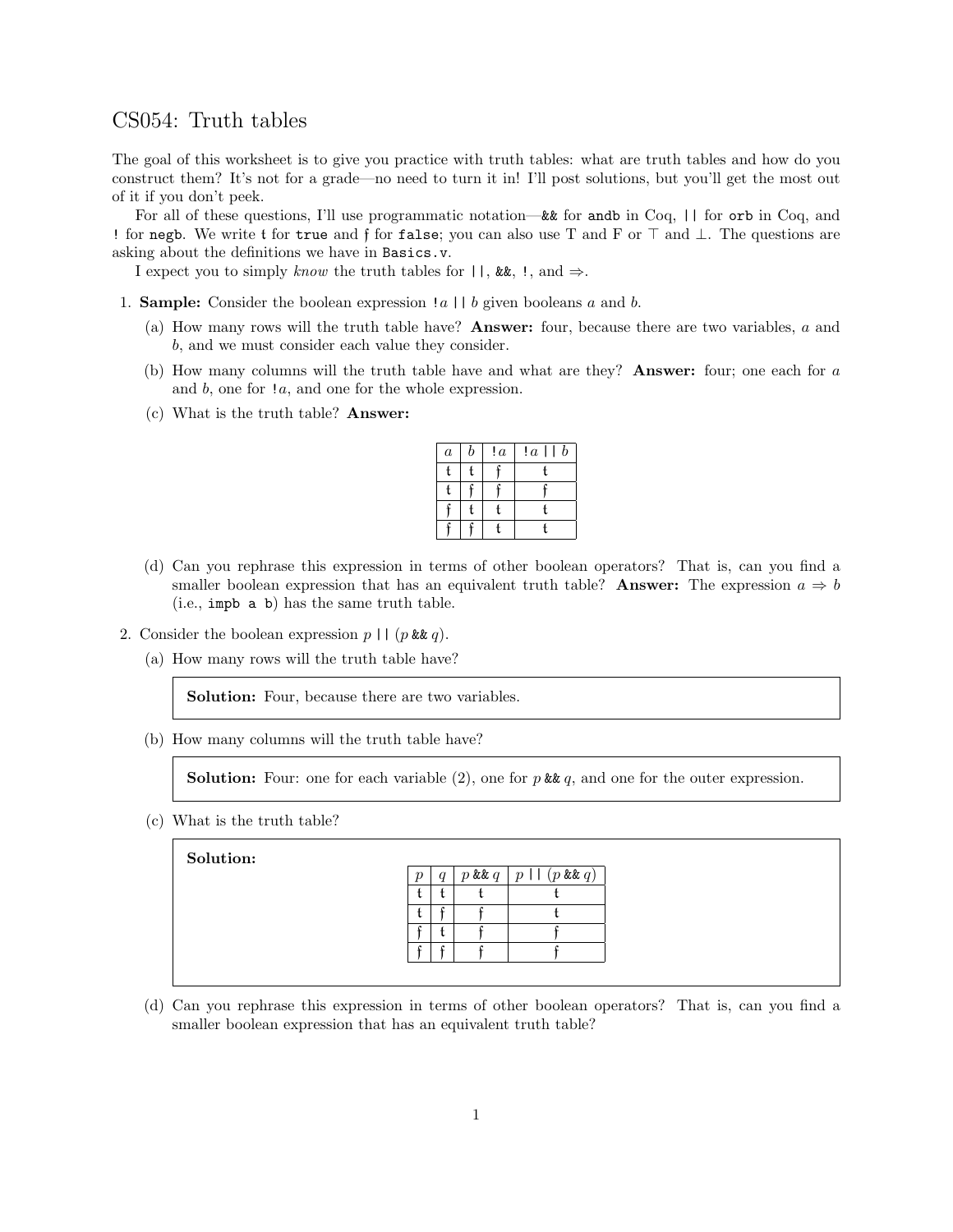**Solution:** The formulae  $p \mid \mid (p \& q)$  has the same truth table as the formula p itself.

- 3. Consider the boolean expression x &  $(x \mid y)$ .
	- (a) How many rows will the truth table have?

Solution: Four, because there are two variables.

(b) How many columns will the truth table have?

**Solution:** Four: one for each variable  $(2)$ , one for  $x \mid y$ , and one for the outer expression.

(c) What is the truth table?

Solution:



(d) Can you rephrase this expression in terms of other boolean operators? That is, can you find a smaller boolean expression that has an equivalent truth table?

**Solution:** The formula x  $\& (x \mid y)$  has the same truth table as the formula x itself.

4. Consider the boolean expression  $(x \& g)$  ||  $(x \& g)$ .

(a) How many rows will the truth table have?

Solution: Eight, because there are three variables.

(b) How many columns will the truth table have?

**Solution:** Six: one for each variable (3), one for x && y, one for x && z, and one for the outer expression.

(c) What is the truth table?

Solution:

| $\boldsymbol{x}$ | $\mathcal{Y}$ | $\boldsymbol{z}$ |  | $\lceil x \log y \rceil$ $\lceil x \log z \rceil$ $\lceil (x \log y) \rceil$ $\lceil (x \log z) \rceil$ |
|------------------|---------------|------------------|--|---------------------------------------------------------------------------------------------------------|
|                  |               |                  |  |                                                                                                         |
|                  |               |                  |  |                                                                                                         |
|                  |               |                  |  |                                                                                                         |
|                  |               |                  |  |                                                                                                         |
|                  |               |                  |  |                                                                                                         |
|                  |               |                  |  |                                                                                                         |
|                  |               |                  |  |                                                                                                         |
| c                |               |                  |  |                                                                                                         |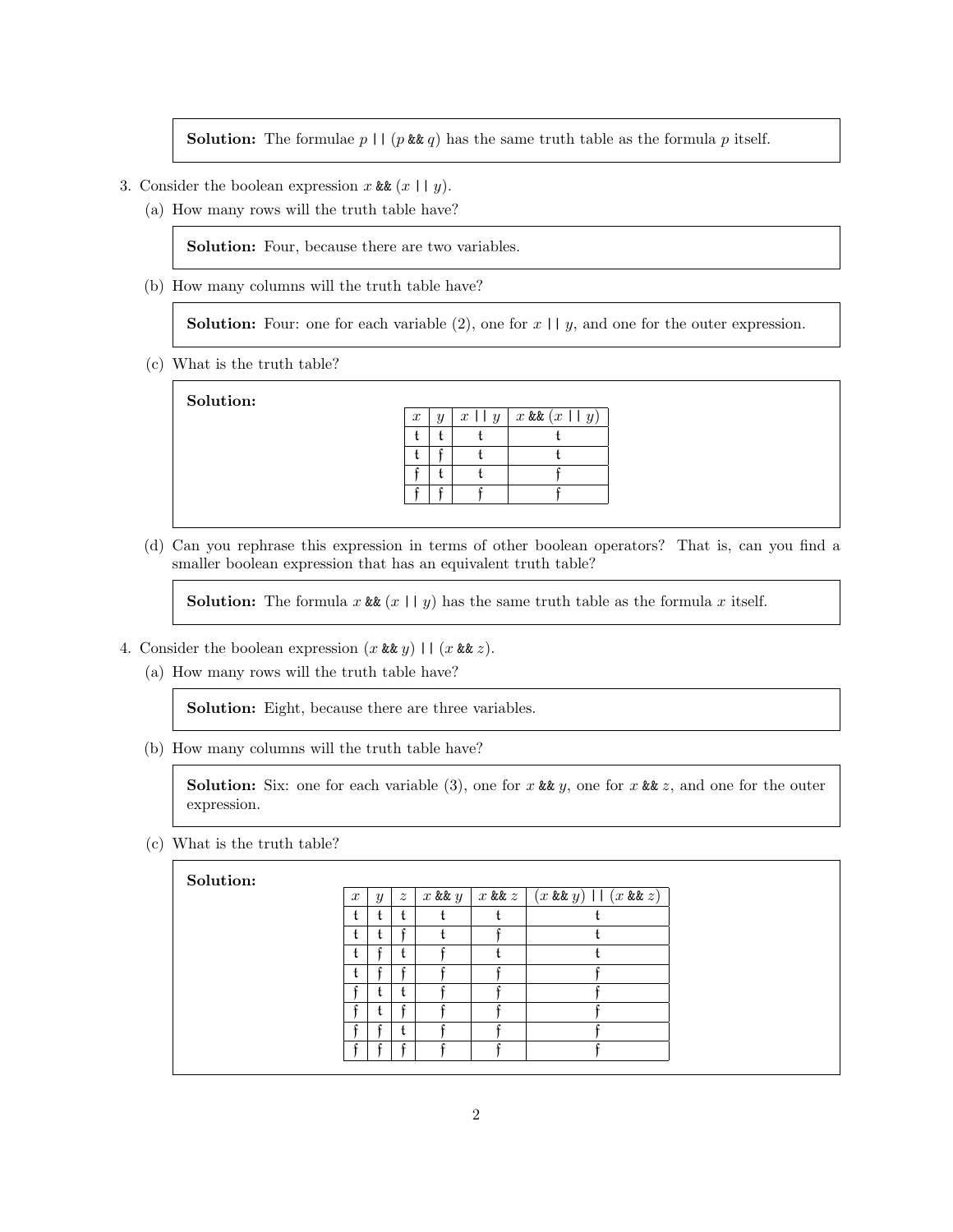(d) Can you rephrase this expression in terms of other boolean operators? That is, can you find a smaller boolean expression that has an equivalent truth table?

**Solution:** The formula  $(x \& x) \parallel (x \& z)$  has the same truth table as the formula  $x \& (y \parallel z)$ . The latter formula has one fewer column in its truth table and one fewer function call, so it's "smaller".

- 5. Consider the boolean expression  $!x$  &  $!y$ .
	- (a) How many rows will the truth table have?

Solution: Four, because there are two variables.

(b) How many columns will the truth table have?

Solution: Five: one for each variable (2), one for the negation of each variable, and one for the outer expression.

(c) What is the truth table?

Solution:

 $x \mid y \mid 1x \mid 1y \mid 1x$  & &  $1y$ t  $|t|$  f  $|f|$  f  $t \mid \mathfrak{f} \mid \mathfrak{f} \mid t \mid \mathfrak{f}$  $\mathfrak{f}$  t t f f f  $\mathfrak{f} \mid \mathfrak{f} \mid \mathfrak{t} \mid \mathfrak{t} \mid \mathfrak{t}$ 

(d) Can you rephrase this expression in terms of other boolean operators? That is, can you find a smaller boolean expression that has an equivalent truth table?

**Solution:** The formula !x & !y has the same truth table as the formula !(x || y), which has one fewer column and one fewer function call, so it's "smaller".

- 6. Consider the boolean expression  $|a|$  |  $|b$ .
	- (a) How many rows will the truth table have?

Solution: Four, because there are two variables.

(b) How many columns will the truth table have?

Solution: Five: one for each variable (2), one for the negation of each variable, and one for the outer expression.

(c) What is the truth table?

| Solution: |                  |                       |                |         |                               |  |
|-----------|------------------|-----------------------|----------------|---------|-------------------------------|--|
|           | $\boldsymbol{a}$ | $\boldsymbol{\theta}$ | $\mathfrak{a}$ | $\cdot$ | $  \cdot   b$<br>$\mathbf{a}$ |  |
|           |                  |                       |                |         |                               |  |
|           |                  |                       |                |         |                               |  |
|           |                  |                       |                |         |                               |  |
|           |                  |                       |                |         |                               |  |